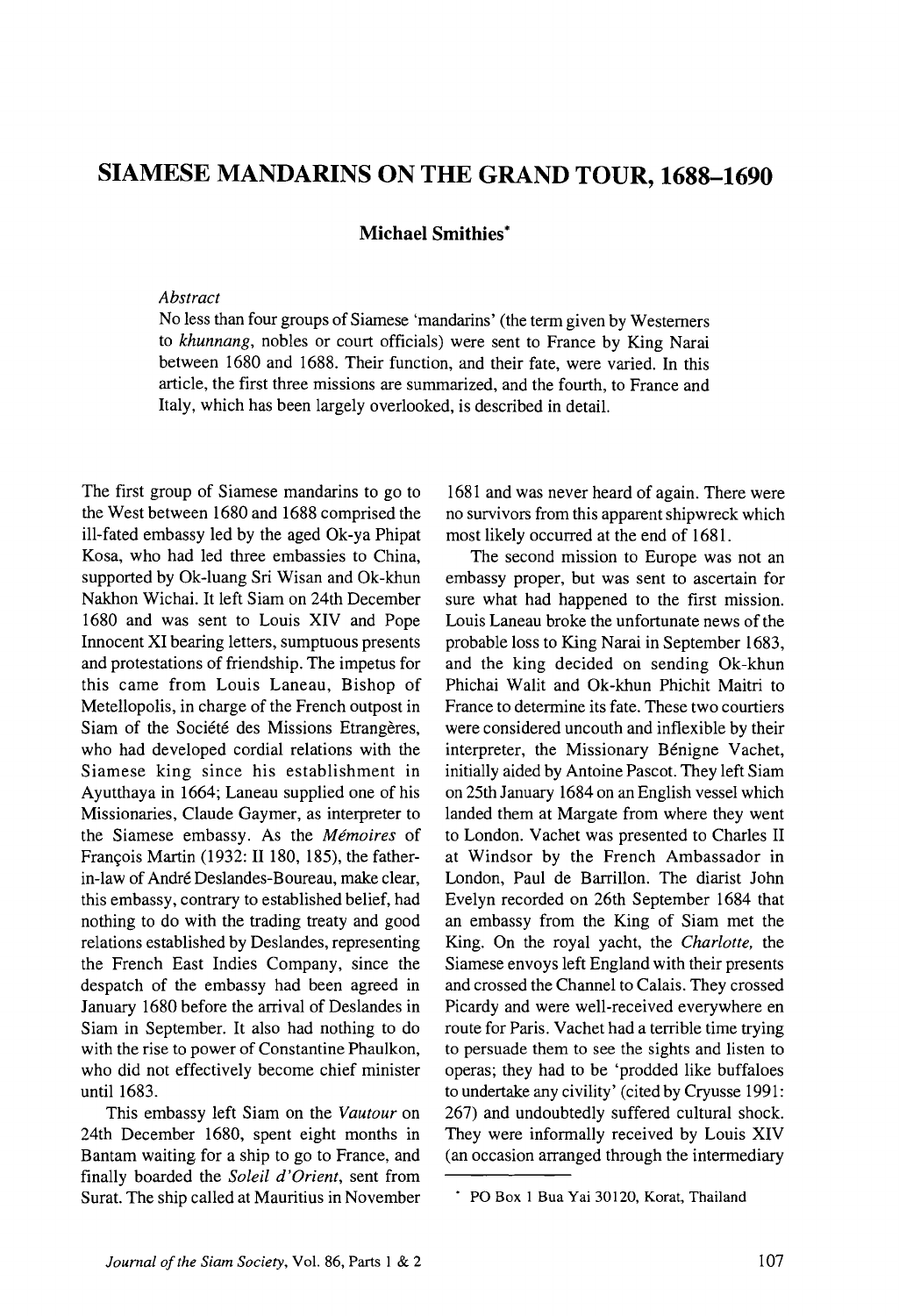of the former transvestite courtier the Abbe de Choisy) in the newly constructed palace at Versailles on 27th November, and managed to irritate His Majesty by refusing to rise from the floor in his presence. They nevertheless were given a conducted tour of the palace and gardens while the king was at mass, and were thoroughly bored by both. They also visited Saint-Cloud, the residence of Louis XIV' s brother, the Palais Royal, Notre Dame, a session of the Parliament presided over by the king, and Chantilly in the snow (Van der Cruysse 1991:278-9).

Their somewhat pointless mission had one very important consequence. Vachet sowed the idea in the ear of Louis XIV's confessor, Fr de La Chaize, and to the king himself, that King Narai might convert to Catholicism if a sufficiently grand embassy were to be sent to him. Probably supported by the pious secret wife of Louis XIV, Mme de Maintenon, the preposterous idea gained the king's favour, and he decided on sending the Chevalier de Chaumont, seconded by the Abbe de Choisy as co-ambassador, on an embassy to Phra Narai. This left Brest on 3rd March 1685, with the two recalcitrant Siamese envoys, Vachet and other Missionaries, and six Jesuits destined to go to China. Once in Siam, one of the Jesuits, Guy Tachard, managed to strike up a close bond with the now powerful Phaulkon, and, abandoning China, returned with the embassy to France with secret instructions from Phaulkon to negotiate the sending of French troops to Siam in return for the handing over of Siamese fortresses. The Secretary of State for the Navy, the Marquis de Seignelay, decided these would be Bangkok and Mergui, to be occupied by force if necessary.

The third Siamese mission to France, the first embassy proper to arrive, was headed by Ok -phra Wisut Sunthorn (Kosa Pan), *rachathut,*  with Ok-luang Kanlaya Ratchamaitri as second ambassador or *uppathut,* and Ok-khun Siwasan Wacha as third ambassador, or *trithut.* This left Siam in December 1685 with the returning French embassy, arriving in Brest on 18th June 1686. The embassy was fêted throughout its stay, and was the talk of the town. It travelled by land from Brest to Nantes and up the Loire valley to Orléans, went around the outskirts of Paris waiting for the royal presents to arrive by

boat up the Seine, made a magnificent entry to Paris, was received at Versailles several times, and travelled, at Louis XIV's expense, in the north and in parts of Flanders recently conquered by the king. The details concerning this embassy are comprehensive, the court circular the *Mercure Galant* even publishing a special volume on the doings and sayings of the ambassadors (summarized in Smithies 1989: 59- 70). But they were not privy to most of the negotiations going on behind their backs between Tachard, La Chaize and Seignelay, and when the Marquis de Seignelay proposed to them that Bangkok be handed over to the French, Kosa Pan was visibly taken back. They also had to fulfil very extensive shopping lists from Phra Narai, who ordered, inter alia, incredible quantities of mirrors and crystal for the embellification of his palace in Lopburi, and a great number of hats of different sizes, shapes and materials.

This Siamese embassy returned with what amounted to a French expeditionary force to Siam (there was a total of 1,361 troops, officers, ambassadors, priests etc. on board six ships that left Brest on 1st March 1687), together with a second French mission led by Simon de La Loubère and supported by a director of the French East Indies Company, Claude Céberet. They were not accredited with the title of ambassadors, but were 'envoys extraordinary'; it was hoped in Versailles that such a designation would limit the flow of presents required for full embassies. Tachard, too, returned, with instructions to negotiate with Phaulkon, which rendered the position of La Loubère and Céberet equivocal to say the least. Revelling in his power and abject before Phaulkon, Tachard, who even stooped to carrying Phaulkon's orders to his cook, gave in to every proposal from Phaulkon, who was undoubtedly placed in a difficult position. He had to persuade the king his master to allow the French troops to occupy Bangkok, 'the key of the kingdom', and its chief port on the Bay of Bengal, Mergui. He was not aware, unless Tachard was in a position to inform him, that the French troops had orders to seize these places if they were not handed over voluntarily.

During this French mission, King Narai determined on sending a further mission to France, which would also call on Pope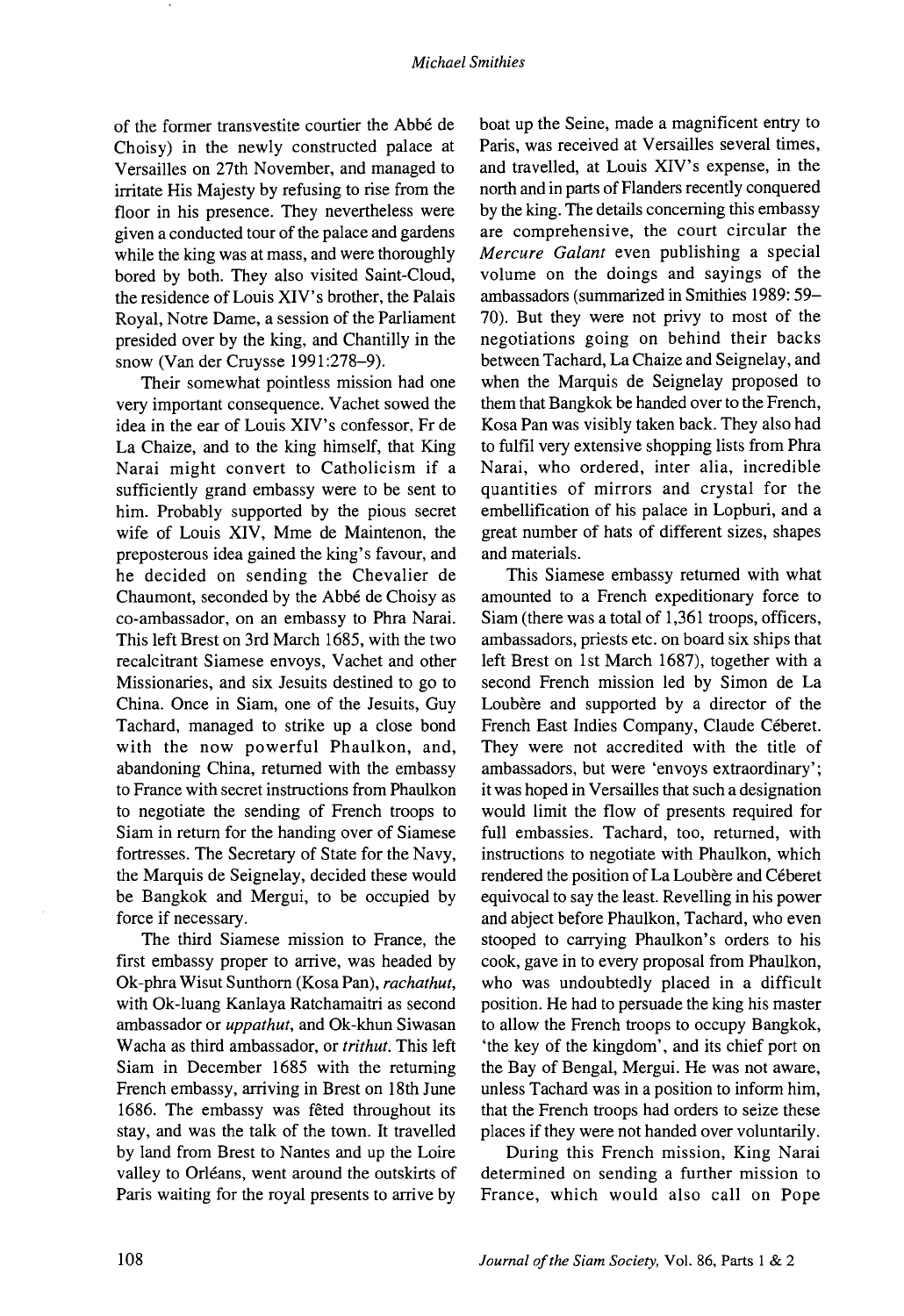

Father Guy Tachard, S. J. Ok-muen Phiphit Racha





**Figure 1** 



Ok-khun Wiset Phuban Ok-khun Chamnan Chaichong

Sketched by Carlo Maratta (1625-1713) in Rome in December 1688/January 1689 (Vatican Library BAV. Vat. Lat. 14166. Reproduced with permission from *Somosorn 25 pee Thai-Vatican,* Bangkok 1994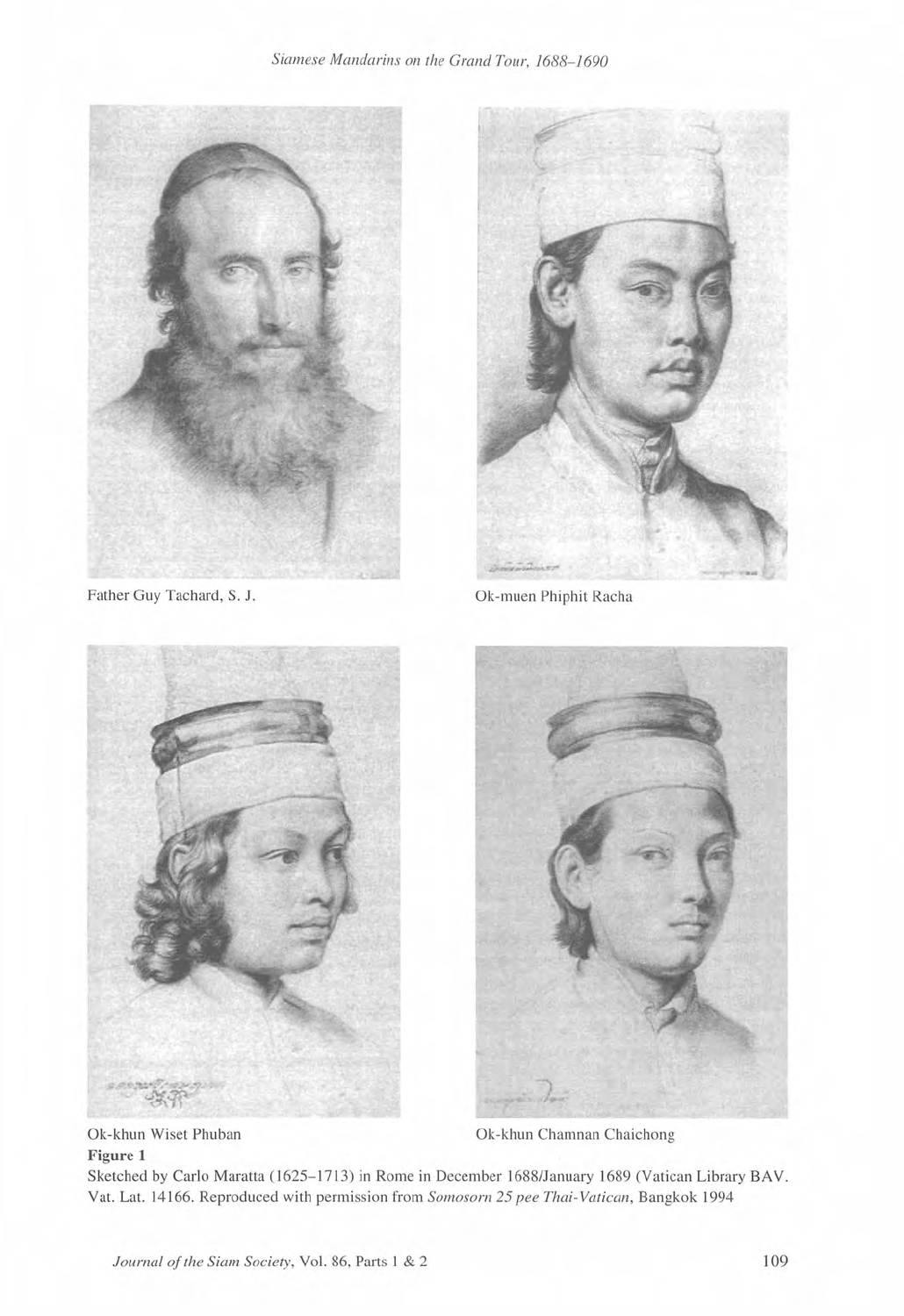Innocent XI. The earlier Siamese embassy of 1680 should have gone to Rome with letters and presents, but, as noted, never reached its destination. He decided, probably at Phaulkon's urging, to send Fr Tachard as Siamese envoy, though he was not given the title of either ambassador or envoy extraordinary because of his cloth. To give the mission a Siamese flavour, though, three 'mandarins' were 'selected to accompany the letters of the king' (1689: 301). They were Ok-khun Wiset Phuban, Ok-khun Chamnan Chaichong, and Ok-muen Phiphit Racha, though the records are not clear which of these was the most senior. We know more about Chamnan, who had been selected for an embassy to Portugal, which left for Goa at the end of March 1684, reaching there more than five months later. As the Portuguese fleet had left for Lisbon, the embassy spent nearly eleven months in Goa waiting for a ship to take it to the Portuguese capital. The embassy embarked at Goa on 27th January 1686, but the Portuguese vessel was shipwrecked on 27th April off Cape Agulhas; Chamnan and his surviving companions had to undertake a long and difficult journey overland before reaching the Dutch outpost at the Cape. From there he went to Batavia, spending six months there again waiting for a ship, and returned to Siam in September 1687, without ever having reached his destination (the details of Chamnan's odyssey fill Book VII ofTachard's *Second Voyage).* However, during his travels Chamnan managed to pick up some Portuguese, which Tachard thought an advantage, which was why he was selected to participate in the 1688 mission.

This new mission left Siam on the *Gaillard*  on 3rd January 1688 with the returning envoy extraordinary, La Loubère (Céberet had gone overland to Mergui and then separately by ship from Pondichéry). The journey was fraught, as the emnity between La Loubere and Tachard was now open, and Tachard sank into paranoia, even accusing La Loubere of cutting a hole in the partition separating their cabins so that he could read Tachard's documents. Their ship reached Brest on 25th July 1688 and, after sending a flurry of letters in all directions, Tachard went ahead to give his report to the

court at Versailles, leaving his mandarins to their own devices. They re-embarked at Brest, according to Tachard, on

... a small frigate belonging to His Majesty, with the presents from the king their master and his minister [Phaulkon] for the king and all the court, and went to Rouen, where they waited for all the bales [of presents] before taking the carriages sent for them from Paris to seek audience with His Majesty. (1689:386)

The Siamese mandarins finally arrived in Paris on 14th September, followed on the 17th by three catechists from Tonkin and five Siamese schoolboys selected by Phra Narai to pursue their studies in the college of Louis-le-Grand.

The king was at Fontainebleau and, after the revelations of Forbin (1997: 164-71), who had also returned from Siam to France in July, concerning the limited value of Siamese trade and the little likelihood of the conversion of King Narai, he was uncertain what steps to take in matters Siamese; he was also undoubtedly made aware of the conflicting accounts presented by the envoys extraordinary La Loubere and Ceberet, and the Jesuit Tachard to the Secretary of State for the Navy, the Marquis de Seignelay. He at first arranged an audience in Versailles for 15th December, but then, according to Tachard, on the strength of a letter from the Cardinal d'Estrées in Rome, he changed his mind. A more likely explanation is that the king wished to avoid further Siamese commitments for the present, and decided the Siamese and Tachard should defer their audience for handing over Phra Narai's letter and presents until after seeing the Pope. As Tachard fondly hoped to leave to return to Siam in March 1689 with yet another French expedition, he made all haste to leave for Rome.

Accompanied by his three mandarins and two of their valets, Tachard left Paris on 5th November 1688. Their interpreter, Moriset (sometimes Morisot, and Tachard's erstwhile assistant) went on ahead with two other Siamese valets and the bales of presents. There were also the three Tonkinese catechists who were going to Rome as representatives of the Christians in their country in order to seek the reinstatement of the Jesuits there. Tachard's party went first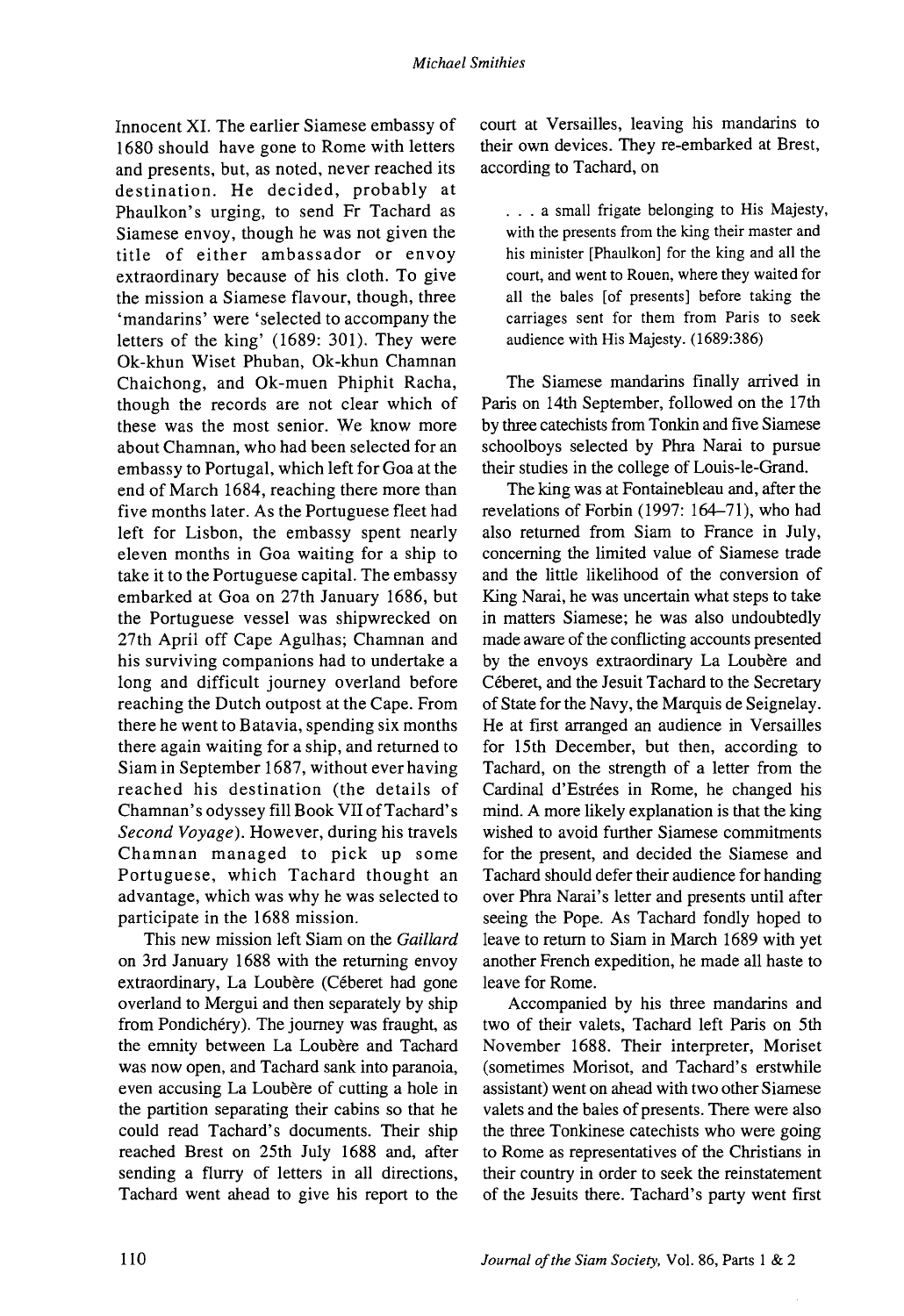to Lyons by stage-coach, and then the whole group went down the Rhône as far as Avignon. There they took litters as far as Cannes, where they arrived on 26th November 1688. The town showed them, and Tachard, 'honours which I did not expect' (1689: 387); this was arranged by the Bishop of Grasse, who had charge of the town, and who had undoubtedly been alerted by Tachard of his function as Siamese envoy. However, the weather was too good to waste time going to Grasse to thank the prelate, so the whole party boarded two feluccas which the Marquis de Seignelay had arranged to be waiting for them in the port to transport the group to Genoa.

The next day the party did not manage to do more than 29 miles or 8 French leagues, passing Nice and getting as far as Villefranche. They arrived so late that they were almost locked out of the town, and the health inspector made many objections to their landing. They left Villefranche on the 29th November in good weather, which alas did not last, and were obliged to stop at Monaco, 'to show our health papers', where a strong east wind blew up and prevented them continuing until the afternoon. That allowed for some sightseeing.

Monaco is a small town very well defended because of its situation perched high on a rock, which can only be entered on the port side by a very difficult road cut into the mountain. It is only to the north that a mountain overlooks it, but it is inaccessible. As soon as I arrived I went to say mass in the parish church, after seeking the Grand Vicar's permission. I then visited the stronghold, where there is nothing remarkable except the palace of the prince, and which is only important because of its pleasant situation. Along the coast we saw two strongholds belonging to the Prince of Monaco, whose territory extends as far as Ventimiglia, which is the first town in Genovese territory (Tachard 1689: 389).

The party took some time on leaving Monaco to go to San Remo, because a sudden southwestern storm blew up. The next day before dawn they embarked and passed Oneille (?), 'a small town in the dependency of the Duke of Savoy, but most agreeable and quite well built',

where they took refreshments. They slept in a hamlet belonging to Genoa ten leagues from San Remo, which they left at dawn the next day, 30th November. 'I said mass at Noli when passing by', Tachard tells us, 'a town with very few people but which has a bishop'.

After mass and refreshments at Noli, on the outskirts of Savona, the party reboarded their feluccas but it was so late they could not proceed beyond Savona. This place was 'formerly one of the finest and most populous towns on the Ligurian Riviera, but since the bombardment of Genoa it has been almost entirely dismantled, on orders from the republic.' After presenting their health papers, they were taken by the son of the French consul to an inn. Tachard paid a visit, accompanied by the consul but not his mandarins, to the Jesuit college which he found in poor condition.

The weather the following day was too bad for them to proceed, but on 2nd December, after saying mass and goodbye to fellow Jesuits, Tachard and his retinue departed for Genoa, where they arrived at one in the afternoon. Having letters of introduction to the French consul Aubert and the king's envoy extraordinary Dupré, Tachard could not continue as he claims he desired so to do. So, after settling the *khunnang* in an inn, he went to lodge at the Jesuit college, directed by the brother of Cardinal Palavicini. The weather again prevented the party continuing its journey the following day. He claims not to have seen Genoa in spite of spending two days there, but presumably the Siamese mandarins were less constrained by socio-religious obligations and managed to see something of the port, the cathedral, the Palazzo San Giorgio, and the Palazzo Bianco.

On the 4th of December the group left, but not more than four leagues from Genoa heavy rain and strong winds forced it to stop at the hamlet of Camoglio overlooking the sea, with 'a very pretty and well maintained church.' As the weather did not improve, Tachard wrote to Monsieur Aubert, the consul, asking for horses and twelve, with three mules, arrived the next day. However, the rain poured down, and the roads were impassable. Furthermore, the road led around a mountain cut into the rock, with a precipice on one side. Men had to be hired to transport their baggage to Rapallo, where they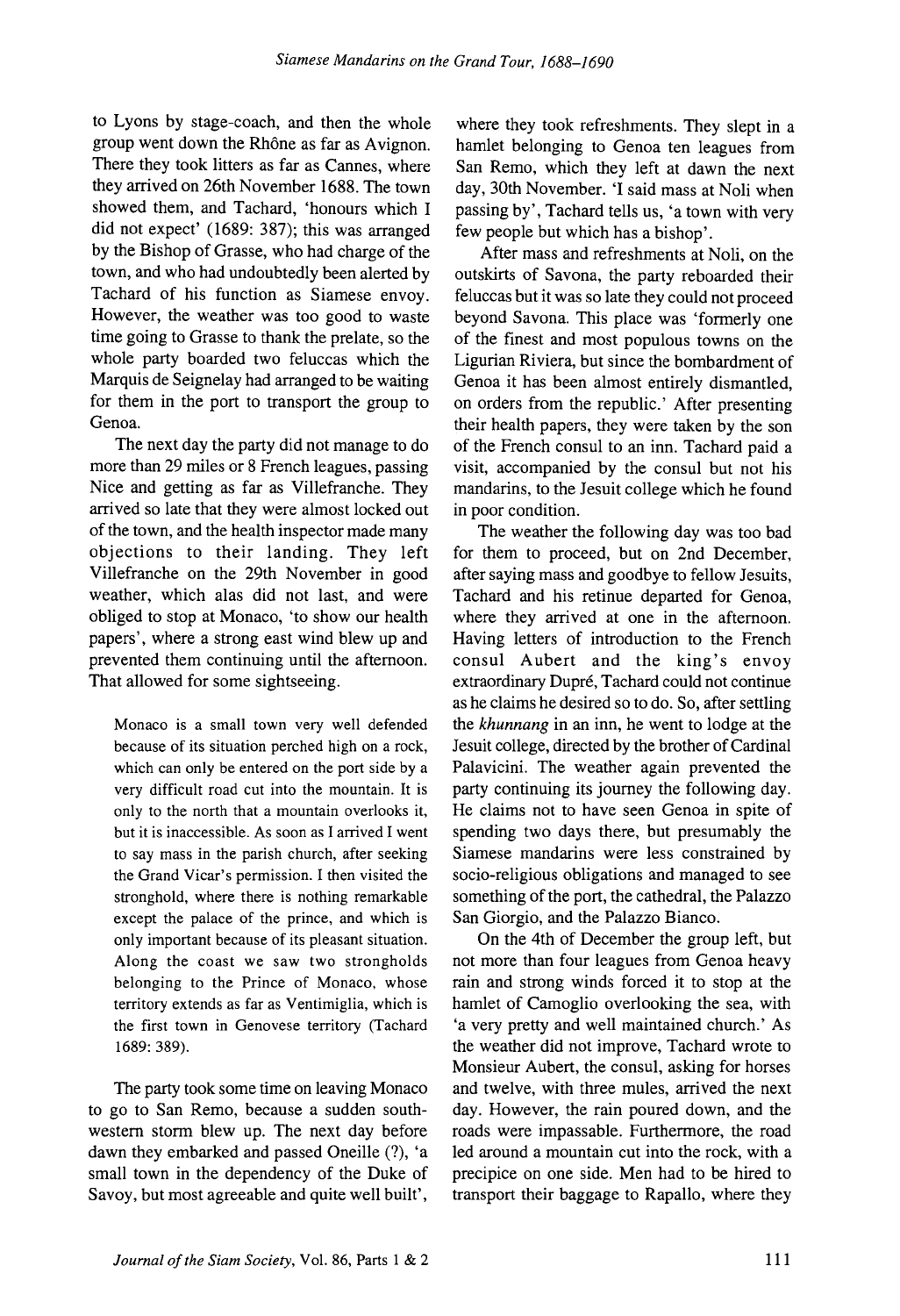#### *Michael Smithies*

arrived at night, drenched, and exhausted. Given these dangers, they were persuaded to resume their journey by sea, taking a felucca and a small fishing boat 'hired at an excessive price' to take them only as far as Lerici, although they could have got to Rome for less.

Here Tachard gets his dates wrong, and says in his book that he and his party left Rapallo on 2nd December (it was probably the 6th); they were then taken to another town in the Republic of Genoa, Sestri Levante, where they hired an additional felucca. They ended the day after further bad weather at Vemassale, arriving at night and guided into the port by the flares and cries of the inhabitants. They left as soon as they could, at one in the morning, arriving at Livomo (Leghorn) before the city gates were opened. There the French consul, Cottolendi, and the agent of the Grand Duke of Tuscany, came to the rescue of the travellers, refreshing them with 'preserves and excellent wine' and allowing them some respite.

Livomo is a well-built stronghold with a fine road and a well-sheltered port. The houses are well built, the roads broad and straight. Its agreeable location, in the middle of Italy, makes it extremely populous; it thrives on commerce, is rich, and all the nations of Europe have consuls there. It has a large foreign population, especially of Frenchmen, who, they say, constitute oneninth of the inhabitants. (Tachard 1689: 388)

Here the group saw the square in front of the port, where there was 'one of the most curious modern objects in Italy'-this was the white marble statue of Prince Ferdinand, Grand Duke of Tuscany, raised some twelve feet on a column and with four bronze fettered slaves at its base, a memorial to the unsuccessful attempt of three Turks and one Moor to seize the galley on which they served.

They stayed in Livorno until the 16th December, and were obviously well entertained there. Proceeding by boat to Piombino, opposite Elba, with its ruined castle, they moved on to Porto-Hercole, a well-defended town within the realms of the King of Spain. But the whole coastline was otherwise unpeopled between Livorno and Civitavecchia, and the air unwholesome. 'One could just see distant woods

and a few villages scattered in the countryside, with towers to give warning, by firing a gun in the daytime or lighting a fire at night, of the appearance of Corsairs on the coast.' That night they reached Civitavecchia, the port for Rome, but so late they again had to stay on board until the next day.

Tachard hurried on to Rome by land, taking up residence at the Jesuit College there, and leaving the Siamese to continue their journey by sea, and come up the Tiber on 21st December<sup>1</sup>. The secretary of the Propagation of the Faith, Cardinal Cibo, sent one of his coaches, a gentleman, and six lackeys to take the mandarins into the city; the French Cardinal d'Estrées also sent horses to greet them, as did the Pope's majordomo, Mgr Visconti. They were lodged in a villa next to the Jesuit College, wined and dined, and given Swiss guards for protection.

The first papal audience took place on 23rd December 1688. Informed about it only 'towards the twenty-second hour', the mandarins and Tachard were taken in coaches to the papal palace. In a procession led by some Jesuits and Roman nobles came Tachard and Cardinal Cibo, the mandarins followed, one carrying the casket containing Narai's letter, another the king's present on a silver tray, and the third 'the gift of the chief minister, Constantine Phaulkon, a Catholic'. Tachard took precedence, and the *khunnang* were largely decorative.

For their audiences, the three mandarins wore the Persian-inspired Siamese court dress;

. . . garments of damask reaching to their knees, which were covered by a longer one of scarlet and ornamented with gold lace of the width of three fingers. They were each girded with a golden belt and at their sides they wore each a dagger with a golden hilt. Their heads were covered with a turban manufactured of the finest white cloth, girded round the head, in the form of a crown, with a solid gold circlet three fingers wide, the whole thing being fastened with a gold cord under their chin'. (Royal Institute 1933: 59)

The two masters of ceremony led the procession into the audience hall, where the Pope was seated on his throne, flanked by eight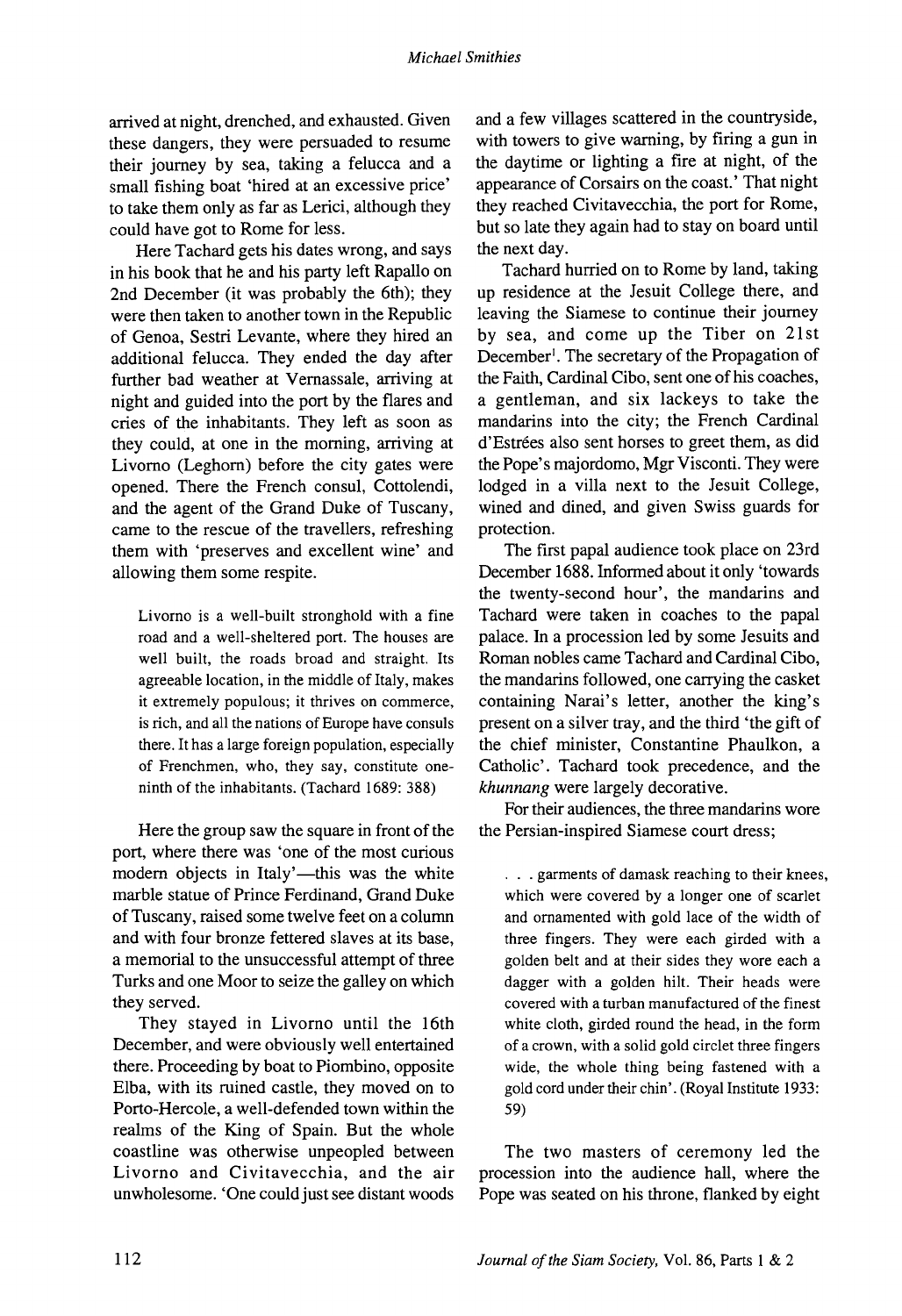cardinals: Ottobone, Chigi, Barberini, Azzolino, Altieri, d'Estrées, Colonna, and Casanate. Narai's letter was placed on a tray and the presents on a table. Tachard, after kissing the Pope's feet (an act from which the Siamese, who would have found it profoundly degrading, were fortunately exempted), addressed the Pope in the hyperbole of the time, to which he added untruths of his own, claiming that the great monarch of Siam

... has already begun to receive instruction [in the Catholic faith]. He raises altars and churches to the true God and asks for learned and zealous missionaries . . . very often he grants us lengthy and secret audiences, he honours us to such an extent as to move to jealousy the chief ministers of his sect, whom he formerly venerated even unto superstition. (Royal Institute 1933: 61)

The Pope made a reply, and Tachard took Narai's letter written in Siamese on a sheet of gold from a golden urn embossed in green and red enamel (in all weighing some three pounds), held by a mandarin, and presented it to the Pope. He then presented a translation into Portuguese, which he translated into Italian. Tachard then took the presents from a master of ceremonies to offer them to the Pope: the king' s gift was an intricately made octagonal gold casket worked in filagree, weighing about fifteen pounds, and Phaulkon's gift, a silver casket and tray 'adorned with capricious arabesques and leaves', and weighing thirteen pounds.

Phaulkon's letters to the Pope, including one from the minister virulently attacking the Missionaries (see the appendix to Hutchinson 1933:  $45-65$ ), were not of course presented at the formal audience, but later in the discussions Tachard had with Vatican officials during his stay.

The mandarins then made their three formal obeisances to the Pope, and remained kneeling until the end of the audience, the Pope spoke again, and then withdrew, leaving the assembled cardinals to admire the Siamese gifts and speak to Tachard and the mandarins in a separate room. The visitors then moved to the chambers of Cardinal Cibo, who granted them audience, and afterwards returned in coaches to their lodgings where 'they were greeted by the joyful notes of the trumpets of His Holiness' guards'.

Whilst in Rome over Christmas and New Year, they visited the Basilica of St Peter, the Sistine Chapel, and other renowned churches, the church of the Gesù, the city's fountains, the palaces of the Pope's nephew, the Duke of Ceri, Livio Odescalchi, and the Prince and Princess Borghese, and of course the papal palace in the Vatican, where they admired the library, its arsenal, the Belvedere gardens and climbed, after a dinner (i.e. a lunch) offered them there, into the dome of St Peter's. On their last day they were entertained by the Jesuits, and were given 'many dishes of various pastries and sweetmeats' and presented with 'small coffers full of balm and various quintessences'. During their time in Rome, the Vatican court artist Carlo Maratta (1625-1713) took the opportunity of sketching the three Siamese *khunnang,* and these pictures (Figure 1), bearing their names in Siamese characters, are preserved in the Vatican Library; these are the only known illustrations we have of them. $2$ 

The *khunnang* were said to be overcome by all that they saw, and announced they were leaving Rome 'with the firm resolution of begging the approval of the King of Siam that they might be able to receive the waters of holy baptism'.

At their farewell audience on 5th January 1689 (Tachard disagrees with the Latin text and gives the date as 4th January) they were assembled with the Tonkinese catechists, who had an audience on 27th December, and received the Pope's blessing. The Pope gave to Tachard three letters, for the King of Siam, his minister, and the Christians of Tonkin. The Pope then gave him a gold medal to present to King Narai, with his portrait on one side and Charity on the other flanked by two children and a Latin tag, 'NON QUAERIT QUAE SUA SUNT' ('She seeketh not her own', I Cor. XII.5); this was studded in diamonds on both sides. More likely to be appreciated by the king (had he still been alive to receive it) was the present of a telescope on its trestle with four crystal lenses. Tachard was given for Phaulkon a small box of rock crystal containing various oils, a picture of the Virgin and Child by Maratta 'decked with a precious frame', and two lapis lazuli rosaries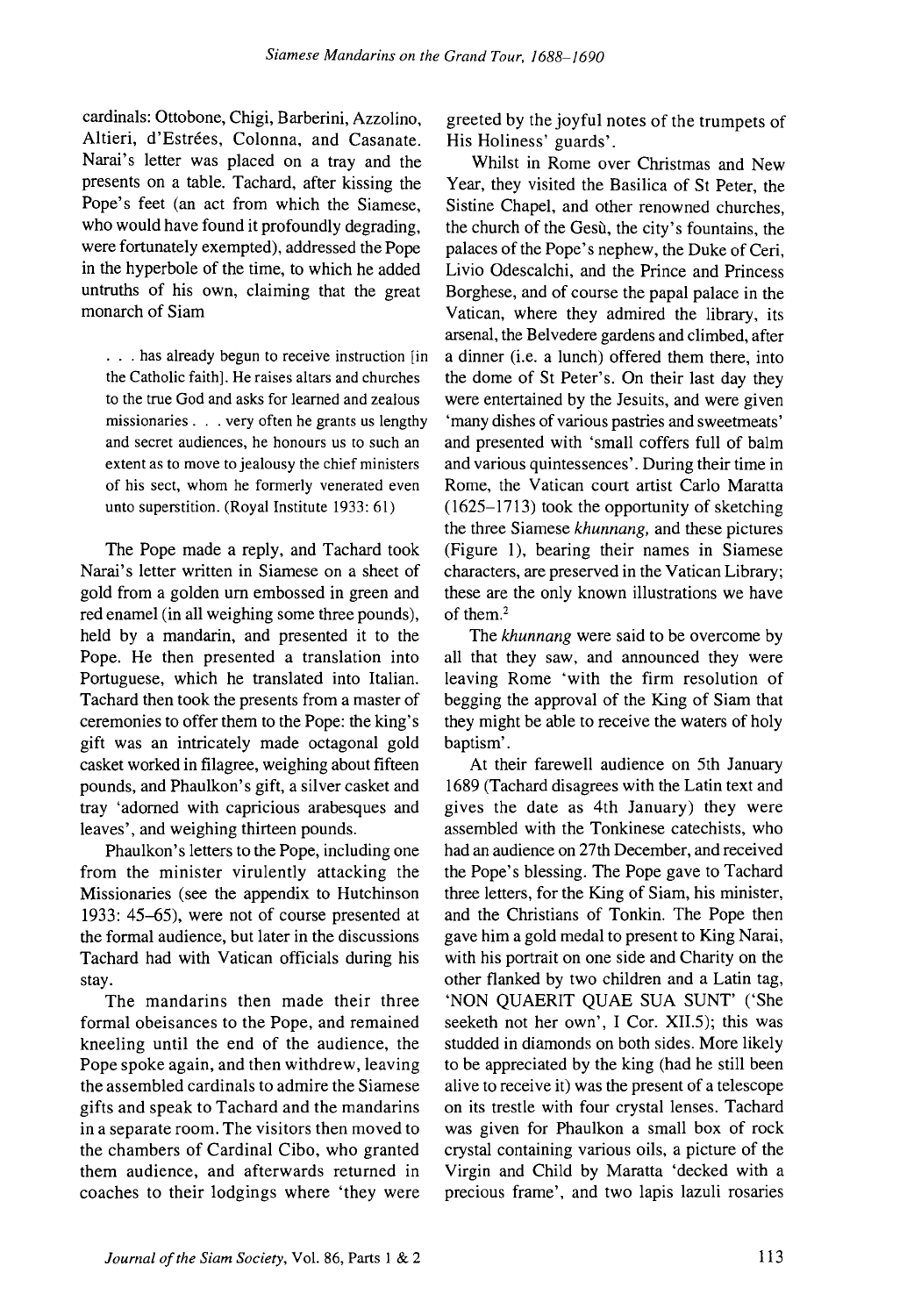for himself and his lady. Tachard was given a rosary for himself and the bones of the martyr St Modestus to place in the church in Ayutthaya. The *khunnang* and their attendants were given similar trifles; the mandarins each received 'three very beautiful medallions and three silver ones', some packets of preserves and boxes of fragrances, and their four valets were each given two silver medals. One of the mandarins, in a fit of enthusiasm, had

. . . a life-sized portrait of himself painted in the attitude of holding two golden vases, out of one with the right hand he poured water on a fire, while with the left hand he watered a tender tree with the contents of the other, typifying by the fire the idolatry he desired to see extinguished and by the tree the principle of the Faith he would cultivate in his heart. (Carretto 1944: 186)

It is not known if this commission was completed and, if it were, what became of it. Tachard makes no mention of it, and it may have been a figment of imagination of the Roman memorialist.

The mandarins left Rome on 7th January, arriving at Civitavecchia the following day, where they were received by the governor at the head of the garrison. The 9th, a Sunday, after saying mass, Tachard embarked with the three mandarins on two well-armed Maltese ships for Marseilles.

The French court circular, the *Mercure Galant*  (March 1689:  $102-45$ )<sup>3</sup>, gave details of the journey of the Siamese mandarins to Rome in the company of the Tonkinese catechists and Fr Tachard, the information apparently coming from Tachard's *Second Voyage.* Interestingly the *Mercure Galant* (March 1698: 116) noted that when in Rome 'one of the mandarins was reputed to be the son of the King of Siam, and the others were leading nobles at the court of Siam, and that they had come to be baptized by the Holy Father'. The crowds gathered to see them were so great that the Swiss guards had to keep order.

As soon as possible, on arriving in France, Tachard went to Versailles in February, and was received in audience by Louis XIV, who ratified on 25th February the treaty of commerce Ceberet had obtained in 1687. Tachard signed on 1st March nine

articles and conditions agreed on the express order of the most high, most powerful, most excellent and most invincible monarch Louis XIV, by the Grace of God Emperor of France and King of Navarre, with Father Tachard, Jesuit, envoy extraordinary of the most high, most excellent and most invincible monarch the King of Siam. (Archives Nationales Cl/25, fo. 18- 19)

Two weeks later came a Treaty between Monsieur d'Eragny and Father Tachard concerning the company of the King of Siam's horseguards, in Paris, 15th March 1689, signed by Father Tachard in the name of the King of Siam. The Marquis d'Eragny had been appointed to the post of captain of the palace guard in Ayutthaya as well as inspector-general of French troops in Siam.

The indefatigable Tachard then sought to bring the Société des Missions Etrangères to heel. Louis XIV was persuaded of the need for concord between the French Missionaries and the French Jesuits, whose quarrels in Southeast Asia did little to enhance his authority or the cause of Catholicism. The disputants were brought together by the Archbishop of Paris, Harlay de Champvallon, and agreement reached on 13th March. The Jesuits were to recognize the authority of the apostolic vicars in Tonkin and the apostolic vicars dispensed with the oath of allegiance of the French Jesuits.

But political events in Europe then checked Tachard's Siamese ambitions. The War of the Grand Alliance ( 1689-1697) broke out, bringing France into conflict with the League of Augsburg, including the Austrian emperor, Sweden, Spain and some German princes, joined by the Netherlands, Savoy, and England. French ships were needed closer to home, and, as the season for sailing to Asia passed, further reinforcements for Siam were deferred until 1690.

But what of the Siamese mandarins while Tachard was busy hobnobbing with the court? We know remarkably little, for unlike the ambassadors of 1686-7, they caused little comment. The two memorialists of the period, Dagneau and Sourches, made no mention of their presentation at court or of their subsequent doings. The Siamese were no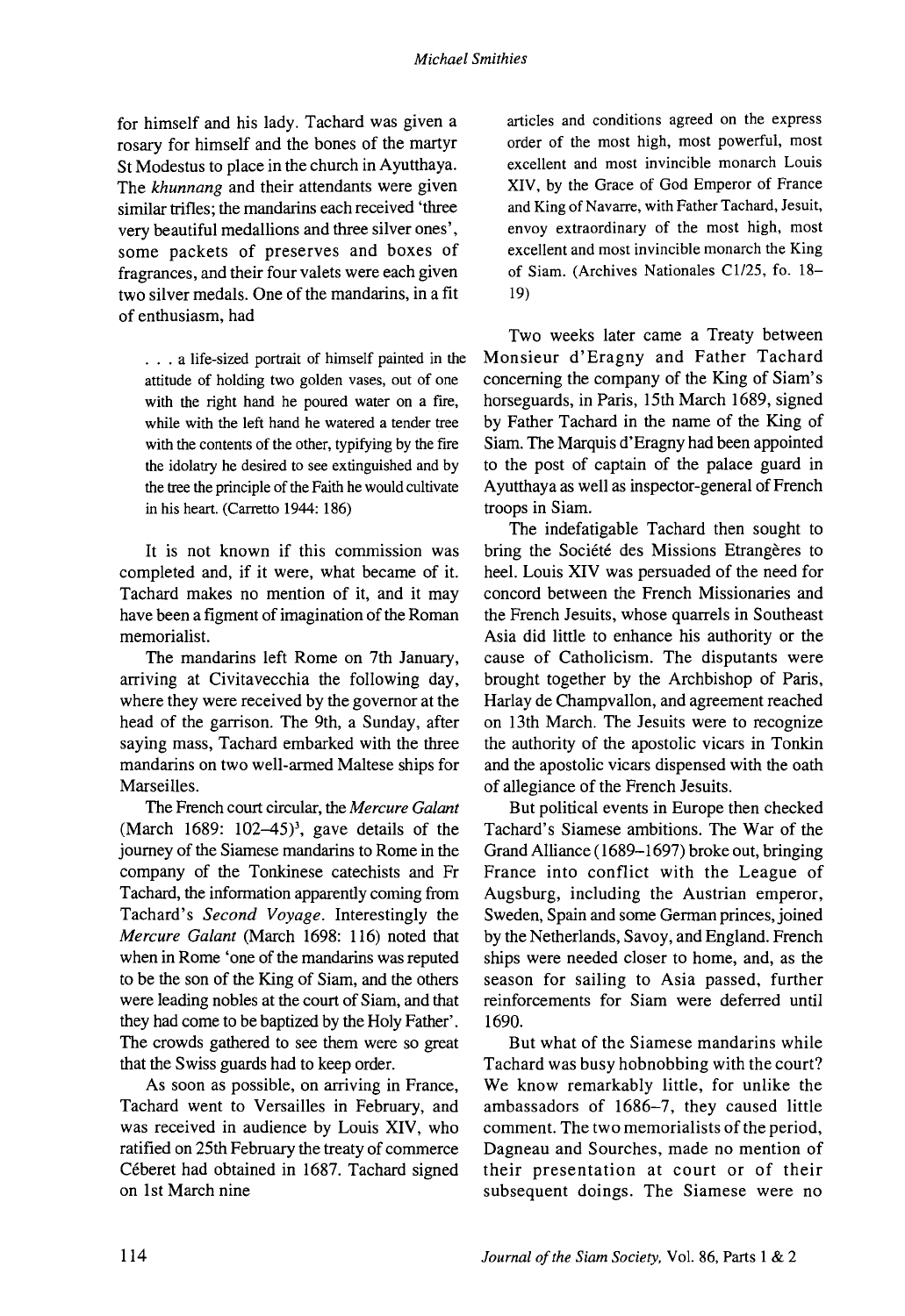longer the talk of the town; their social novelty had passed. Sourches did indicate on 24th July 1688 the arrival of the *Oiseau* (on which Forbin and Céberet returned from Siam) and mentions something of the affairs of Siam, and on 4th August 1688 mentioned the arrival of M. de La Loubere, the king's envoy to Siam, at Brest, but says nothing about the reception of the mandarins at the French court the following year. Dangeau also on 24th July 1688 mentioned the return of the expedition to Siam, but also passes over in silence the reception at Versailles which appears to have taken place in February.

The *Mercure Galant,* so full of the activities of their predecessors in 1686, hardly mentioned the mandarins in 1689. Siamese affairs received a résumé in the March gazette (1689: 99-102) probably because of the audience recently granted the mandarins by Louis XIV, though the date and details are not given. Mention, however, was made of all the presents being sent by the King of Siam to the members of the royal house. The accompanying mandarins are not named, but one Racan is again mentioned as being in the mandarins' suite. Racan had accompanied the earlier Siamese embassy of 1686 and had said to his interpreter, the Abbe de Lionne, on witnessing Louis XIV at dinner: 'Ifl knew French I would speak to him, for his goodness appears so great that I think it greater than would be my boldness'. (Donneau de Vize 1687, Vol II: 265). The *Mercure Galant* (March 1689: 146) continues:

When they returned [to France], they had an audience with His Majesty, not having had it before their departure from Paris for Rome because the king was at Fontainebleau and Monseigneur the Dauphin in Germany. As the King of Siam desires to have a company of Frenchmen for his palace bodyguard, one was formed and the command given by His Majesty toM. d'Eragny.

Indeed, almost as much notice abroad appears to have been made of the Siamese mandarins' activities as in France. The correspondent of *The London Intelligence* noted from Paris on 1st February 1689 (Anderson 1890: 368):

The Sieurs Mandarins have had a private audience of the King at Versailles. T. [sic] Tachard, a Jesuit, there presented his Majesty with a Letter from the King of Spain (evidently a misprint for Siam), and Complimented him in the name of the Prince. The Mandarins at their entrance and going out, made the usual Salutations by prostrating themselves after the mode of their Countrey.

However, the date of 1st February for the report is suspect, and is more likely to be 1st March 1689 since Anderson (1890: 368) also noted that the *Harlem Currant* [sic] No.2 14-19 for February 1689 carried the notice:

Our letters from Paris of the 21st Instant, give the following Account (viz.) that the Siamites [sic] Ambassadors had their first Audience being conducted on the king's coaches from Paris to Versailles, to whome they kneeled down and prostrated themselves, Father Tachart a Jesuit, Interpreted their Speech and Letter of Credence, and informed his Majestie of the Multitude of Christians the Jesuits have made in Siam, their Lodging is at the Hottel [sic] of Extraordinary Ambassadors, in the Fauxbourg St. Germain.

There is much to be questioned in this account, proving perhaps no more than that newspapers in the seventeenth century were as inaccurate as some more recent ones. As far as is known, the mandarins, who were not ambassadors, bore no letter of credence, and Tachard, not knowing Siamese, was in no position to interpret them (for this reason Moriset accompanied them as interpreter). The Jesuits were not known to have made many conversions in Siam other than Phaulkon himself, and it was the Missionaries who sought converts among the masses, if without great success (though Tachard is unlikely to have mentioned the Missionaries in a favourable light). The H6tel des Ambassadeurs was specifically in the Rue de Toumon. Then there is again the problem of the date; the audience may well have taken place on 21st February, and the *Harlem Currant*  dated itself a week in advance, as some periodicals do today.

Dutch gazettes, however, from July started to carry disturbing news concerning events in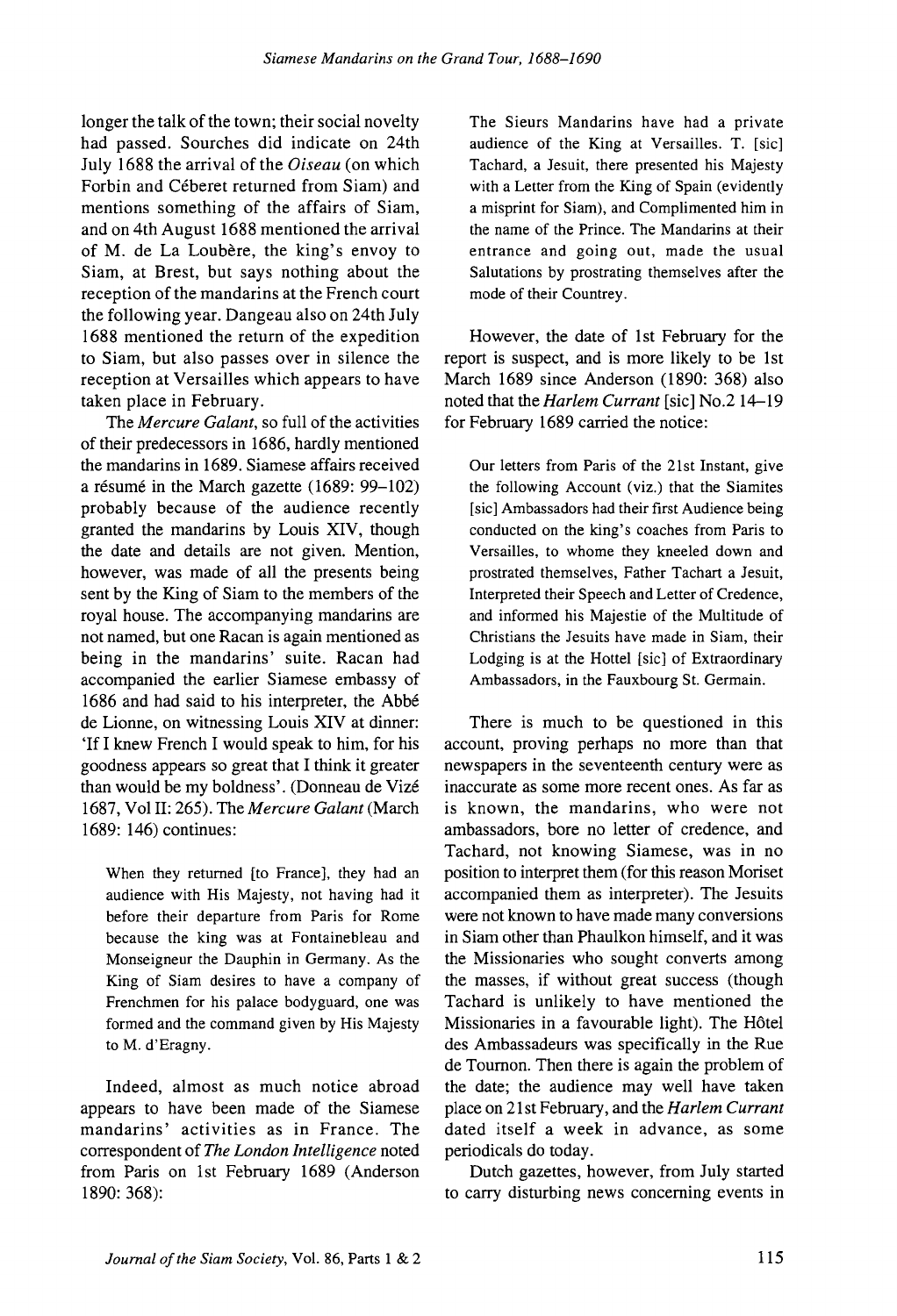Siam, which the French dismissed as deliberate disinformation. But it was confirmed on 5th November 1689 by the news brought by French survivors of the 'revolution' of 1688 in Siam on their release from incarcaration in the prisons of Middelburg: Phaulkon was murdered, Narai was dead, Petracha reigned, French troops expelled. Dagneau in his memoirs speaks of the news of the revolution in Siam on 5th November 1689, and Sourches of the 'events ' in Siam on 6th November 1689. The *Mercure Galant*  (November 1689: 320-2) also mentions the news of the revolution in Siam and French prisoners from there in Holland, and gave details of the revolution in the December issue (1689: 28- 54).

The news reached Tachard when he was at Saumur; the departure of French ships for Siam was again deferred. Tachard was in Port-Louis on 18th November, probably arranging for the shipment of goods to Siam on French Company vessels, and then went to Brest to break the news to his three tame mandarins, presumably waiting there for the departure of French Navy ships. They were not excessively disturbed, and held that Narai was a harsh and feared ruler; the sister of one of the mandarins was married to the nephew of the new ruler; Petracha's son was thought by them capable and fond of mathematics. By this stage all three had been sufficiently exposed to Catholicism and were baptised in the Jesuit church in Brest; Launay (1920: 93) inaccurately maintains that only two were baptised in Brest, as the third had died en route (he was not to die until lOth March 1690). They were apparently retained in Brest until the departure of the Duquesne-Guiton fleet on 25th February 1690 for Siam-which it never reached.

Ok-muen Phiphit had the misfortune to die on board the *Gaillard* on 1Oth March, and was given a six gun salute to 'honour appropriately the first Siamese mandarin to die a Christian'. (Vongsuravatana 1992: 157). He possibly died from the heat off Cape Verde, which was excessive even for a Siamese (confirmed by Challe), rather than from a marked addiction, like his colleagues, to French wine, which Challe also noted.

How are they going to make shift when they are back in their country where no wine is produced, they who swallowed it so cordially in Paris, and with whom I drank so copiously in Port-Louis? How will they survive without our wines from Bordeaux and Graves? I do not know. But love of one's neighbour requires me to pity them, because I should be pitied in their place (Challe 1979: 61).

The squadron anchored at the Cape Verde and the Comoros islands, and Pondichéry. There, the director of the French East Indies Company, François Martin, noted in August 1690, 'The Rev. Fr Tachard and M. Charmos embarked on the squadron in the hope that M. Dusuqesne gave them of reaching Mergui. Fr Tachard only took with him the Siamese who were returning from France' (Martin 1934: III, 113). The squadron continued to Balassor, near the mouth of the Ganges, but, because of unfavourable winds, never reached the Siamese port of Mergui; instead, it hung around the Negrides for weeks when the crews died in large numbers of tropical diseases and scurvy. When battles took place, Tachard 'prudently remained with the two mandarins at the bottom of the hold' (Lanier 1883: 183). Finally Mergui was abandoned as a destination in favour of returning to Balassor. Ok-khun Wiset and Ok-khun Chamnan were off-loaded at Balassor at a date between 4th and 30th December, when the *Gaillard* with the rest of the Duquesne-Guiton squadron docked to take on supplies and land their many sick; the Siamese were given a five gun French salute as they left to take 'a Moorish vessel', according to Lanier (1883: 183). Martin, writing in January 1691, is less specific: 'The Rev Fr Tachard left at Balassor the Siamese he had brought from France for them to travel to Merguy or Siam [Ayutthaya] when the first chance arose' (Martin 1934 III: 137). Challe, citing Martin, said they took either a Dutch or a Portuguese ship to Mergui (Challe 1979: 442–3), instead of leaving them in Pondichéry to take a French vessel to Mergui.

From the Siamese port the mandarins travelled overland to Ayutthaya, bearing a grovelling letter from Tachard to the new *phra klang,* Kosa Pan. It is possible that the Siamese might have considered that the two surviving mandarins sent to Europe in 1688 were being held hostage by the French; after all, Desfarges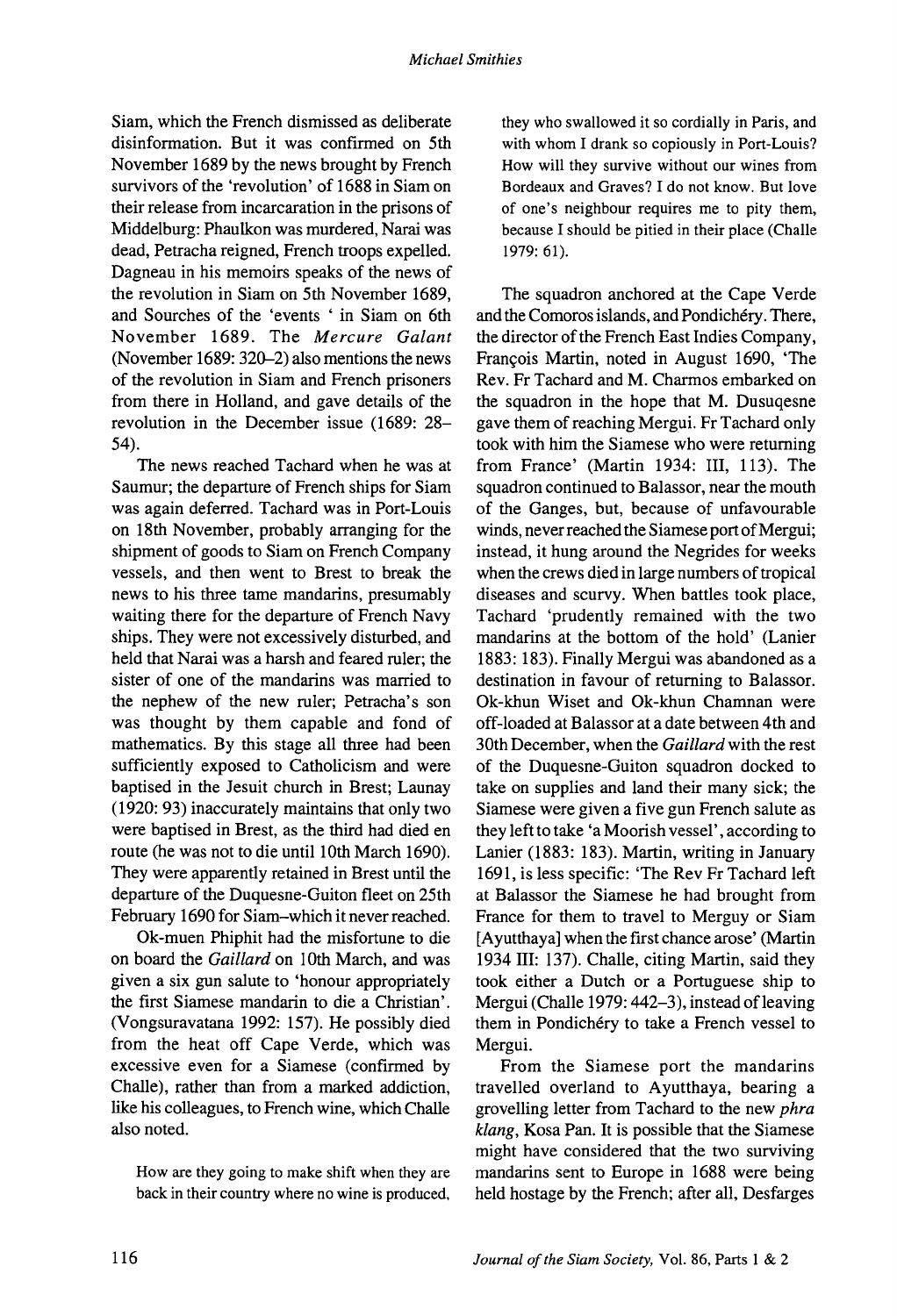had retained two Siamese hostages on withdrawing from Bangkok in 1688, and did not release them until the end of 1689 during his pointless expedition to Phuket. Writing in January or February 1692, Martin noted the arrival of a reply to Tachard's letter after the return of the two Siamese; it is true, they were carrying Tachard's letter, but the precedent for hostage-taking existed. The envoy sent from Kosa Pan, the *phra khlang,* to Martin in Pondichéry,

. . . was a V. Pinheiro, a native of Siam but a Christian, who had been an interpreter with the gentlemen of the Mission and then with the [French] Company; the King of Siam had raised him to the rank of [blank: Ok-Iuang Worowathi] to authorize his despatch; he had two mandarins as deputies and some valets. He had been sent on the return to Ayutthaya of the Siamese whom the Rev. Fr Tachard had left in Bengal and who had subsequently proceeded thereto. These persons had been charged with a letter for the *barcalon* which the Rev. Fr had written, in which he noted that he was charged with a letter from the Holy Father the Pope for the late King [Narai] and another from the King [Louis XIV] for the same monarch, that they had been written before it was known that His Majesty had died, and he had kept them to hand them over to the present monarch when the occasion arose for him to travel in safety to Ayutthaya. (Martin 1934: III 185)

Kosa Pan's reply was not forthcoming; the moment for Tachard' s return was not opportune.

Thereafter Ok-khun Chamnan and Ok-khun Wiset pass out of history. It is not known if they met Tachard nine years later when the court at Ayutthaya finally condescended to receive the Jesuit, who presented a ten-year-old letter from Louis *XN* addressed to Phra Narai, dead for nearly twelve years, and, according to Vongsuravatana (1992: 190), a letter from Pope Innocent XI, similarly addressed, and who had died ten years earlier. It is to be hoped that Kosa Pan, as *phra khlang,* had informed Phetracha that Tachard had indicated in his letters that His Holiness had died in 1689, and the king did not make the customary enquiry about the pontiff's health.

Thus, unlike the reign of King Narai which ended with an explosive change, the king's last mission to Europe fizzled out, with nothing to show for it except scattered references and a few memorabilia deposited in Vatican archives. So ended the astonishing flurry of diplomatic exchanges with the West in the seventeenth century.

#### Notes

<sup>1</sup> There exist seven versions of their stay in Rome. Tachard gives one in Book Eight of his *Second Voyage* "translated from the Italian and printed in Rome" but in which the translator, probably Tachard himself, omitted and added points, given "our taste and knowledge of the Siamese". The original Italian texts were undoubtedly those printed by Ercole; the first, dated 1688 and claimed to be a "letter written from Rome to Signor N.N.", describes in fifteen pages the arrival of the Siamese and their audience with Pope Innocent XI on 23rd December; the second, dated 1689, gives an account of eight pages listing the activities of mandarins in Rome and their farewell audience with the pope on 5th January 1689. The Vatican Library also possesses an unpublished manuscript version of the first audience. A version in German relating the first audience was published in Prague in 1689 (Audienz seiner Heiligkeit Innocentii XI, so der Tachard, Jesuiten, Und andem Gersandten des Königs in Siam dem 23 December 1688 verstattet worden. Nebst Erzehlung, was bey deren Einholung in Rom fiigegangen).

There are two translations into English of the Ercole texts. The earliest, published in 1933 on the occasion of the cremation of H.R.H. Princess Dibyalankar in Bangkok, was also translated into Thai, and reprinted in Sakhon Nakhon in 1967. The second was published in 1944 in the *Journal of the Thailand Research Society* (the name of the *Journal of the Siam Society* under the wartime Phibul regime) by Rev. Fr Carretto and reprinted in 1959 in Vol VII of *Selected Articles from JSS;* this however appears to summarize the first Ercole text and reproduces most of the second text.

2 Reproduced in the *Chronicle ofTwenty-five Years ofThai-Vatical relations* (1994: 23) and reproduced here as Figure 1 with permission.

<sup>3</sup> I must here record my gratitude to Michel Jacq-Hergoualc'h for kindly checking the *Mercure Galant*  and the memoirs of Dagneau and Sourches in the